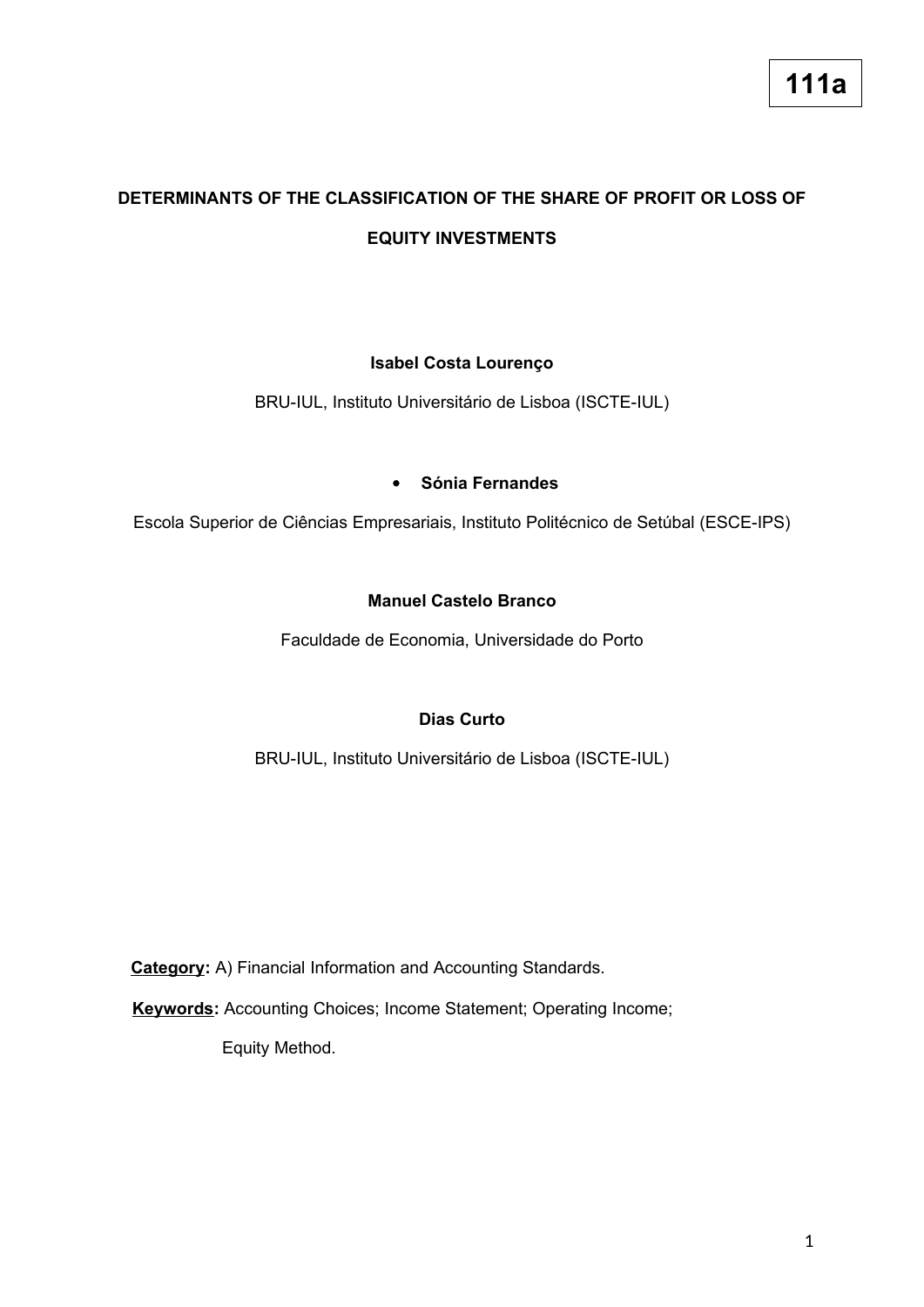### **DETERMINANTS OF THE CLASSIFICATION OF THE SHARE OF PROFIT OR LOSS OF EQUITY INVESTMENTS**

## **Abstract**

This paper examines the determinants of EU companies' classification choices of profit or loss of equity investments within or outside the operating income. Based on a sample of 242 firms from 20 European countries that apply IFRS, we found that companies from Anglo-Saxon and Nordic countries, companies presenting a positive share of the profit or loss of equity investments, companies with higher leverage and higher annual change in revenues and companies audited by Big 4 firms are significantly more likely to choose to classify this share of profit or loss as operating income than their counterparts.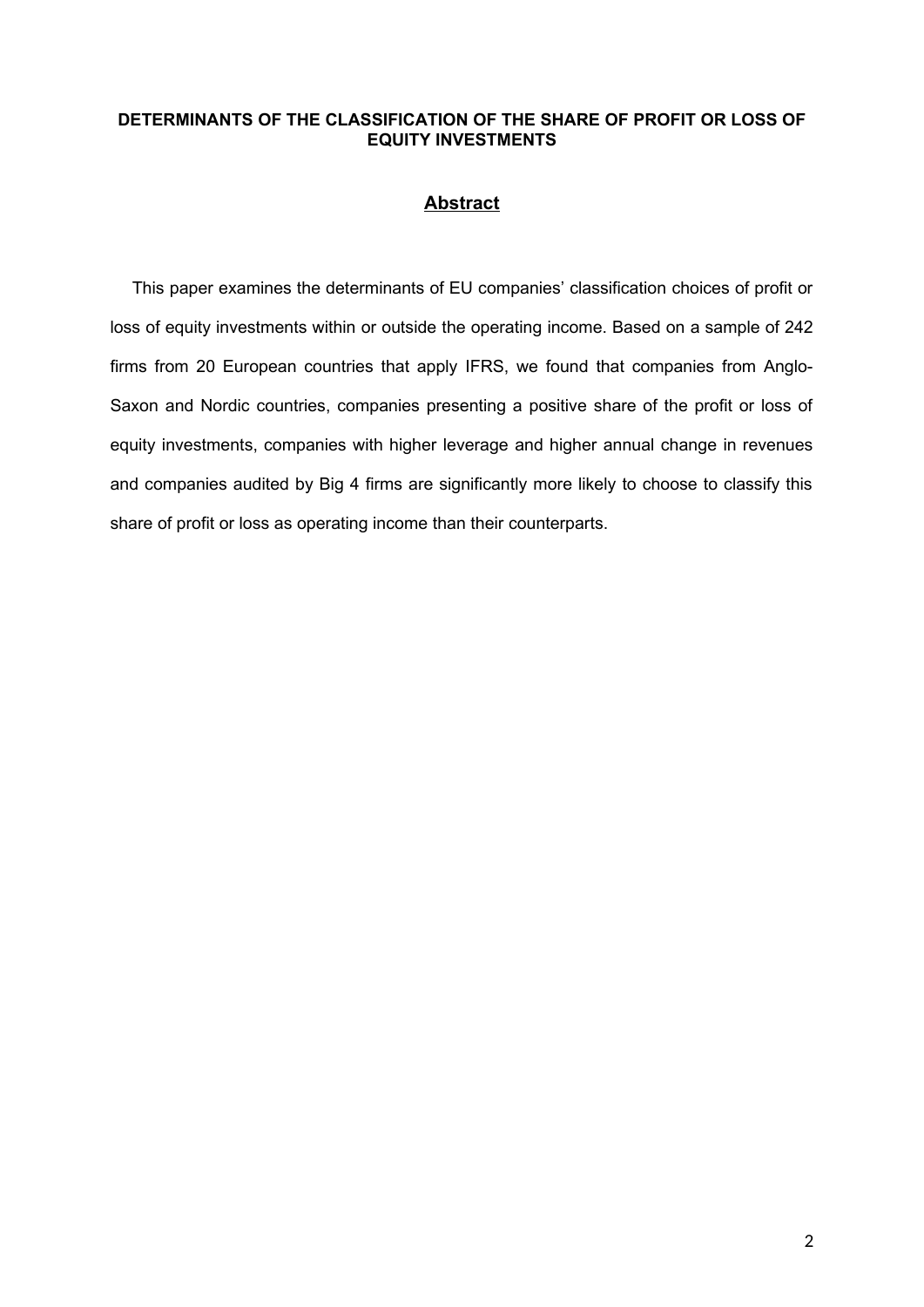#### **1. Introduction**

In spite of the mandatory adoption of international financial reporting standards (IFRS) for listed entities in the European Union (EU) in 2005, numerous differences subsist that are likely to result in diverse accounting practices. Recent studies have provided evidence that even after IFRS adoption diversity in accounting practices is still a reality (Kvaal and Nobes, 2010, 2012; Lourenço et al., 2015, 2018; Stadler and Nobes, 2014; Wehrfritz and Haller, 2014). Such diversity is related to the choices allowed by IFRS (e.g. the choice between cost or fair value for investment property), as well as to the silence of IFRS regarding how certain items should be classified and/or presented in financial statements.

One of the issues regarding which diversity in accounting practices in the European Union is likely to occur is related to this latter silence, and pertains to the classification of the share of profit or loss of associates and joint ventures accounted for using the equity method. International Accounting Standards 1 (IAS 1) Presentation of Financial Statements [par. 82(c)] and IAS 28 Investments in Associates and Joint Ventures (par. 3) require its presentation as a line item within the profit or loss. However, none of these standards specifies the exact location of this line item.

Because nothing is mentioned in IAS 1 regarding the operating income, there is flexibility regarding the preparation of the statement of profit or loss with or without such income. Moreover, because IAS 1 is silent on what should or should not be considered within the operating income, there is flexibility regarding the inclusion of the share of the profit or loss of associates and joint ventures accounted for using the equity method within or outside the operating income. IAS 1 allows managers flexibility in classifying this item either way.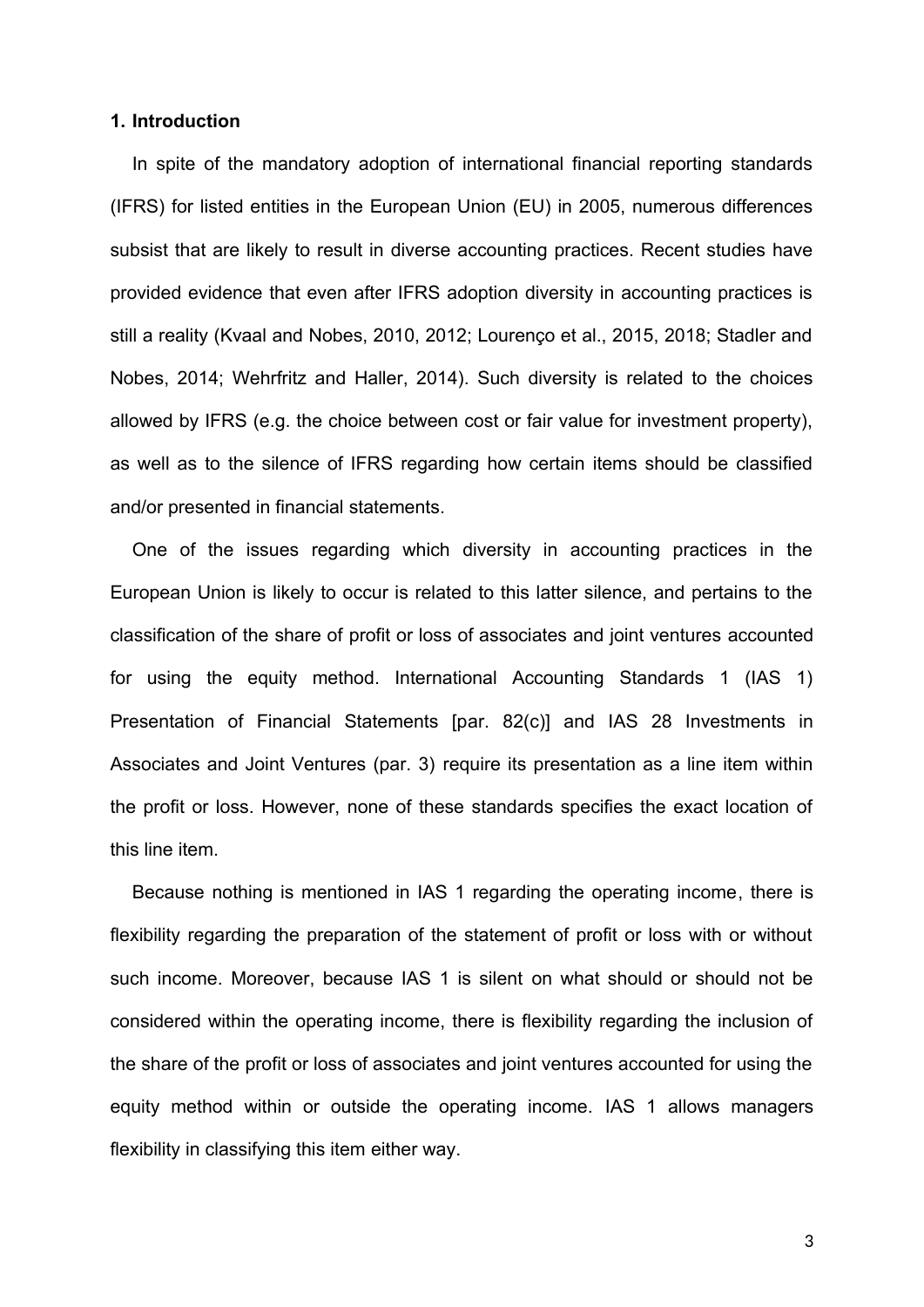Based on a sample of 242 firms from 20 European countries that apply IFRS, this paper examines the determinants of European Union companies' classification choices profit or loss of associates and joint ventures accounted for using the equity method within or outside the operating income. We found that firms from Anglo-Saxon and Nordic countries are significantly more likely to choose to classify this share of profit or loss as operating income than their counterparts. In addition, we found that companies presenting a positive amount in the line item pertaining to the share of the profit or loss, companies with higher leverage, with higher annual change in revenues and companies audited by Big 4 audit firms are more likely to classify the share of profit or loss as operating income.

This paper contributes to several strands of accounting research. First, it represents a contribution to the literature on the lack of uniformity in accounting practices after IFRS adoption (Kvaal and Nobes, 2010, 2012; Lourenço et al., 2015, 2018; Stadler and Nobes, 2014; Wehrfritz and Haller, 2014). Second, it is an interesting addition to the literature discussing the importance of the disclosure of the operating income in the income statement (Hales et al., 2016; Linsmeier, 2016; Marshall and Lennard, 2016; Nishikawa et al., 2016; Wong and Wong, 2010). Finally, it contributes to the literature devoted to the analysis of determinants of classification choices allowed by IFRS (Gordon et al., 2017).

The remainder of the paper is organised as follows. Section 2 discuses some relevant literature. Section 3 develops the hypotheses. Section 4 describes the research design and Section 5 examines the empirical results. Finally, Section 6 presents concluding remarks.

## **2. Background**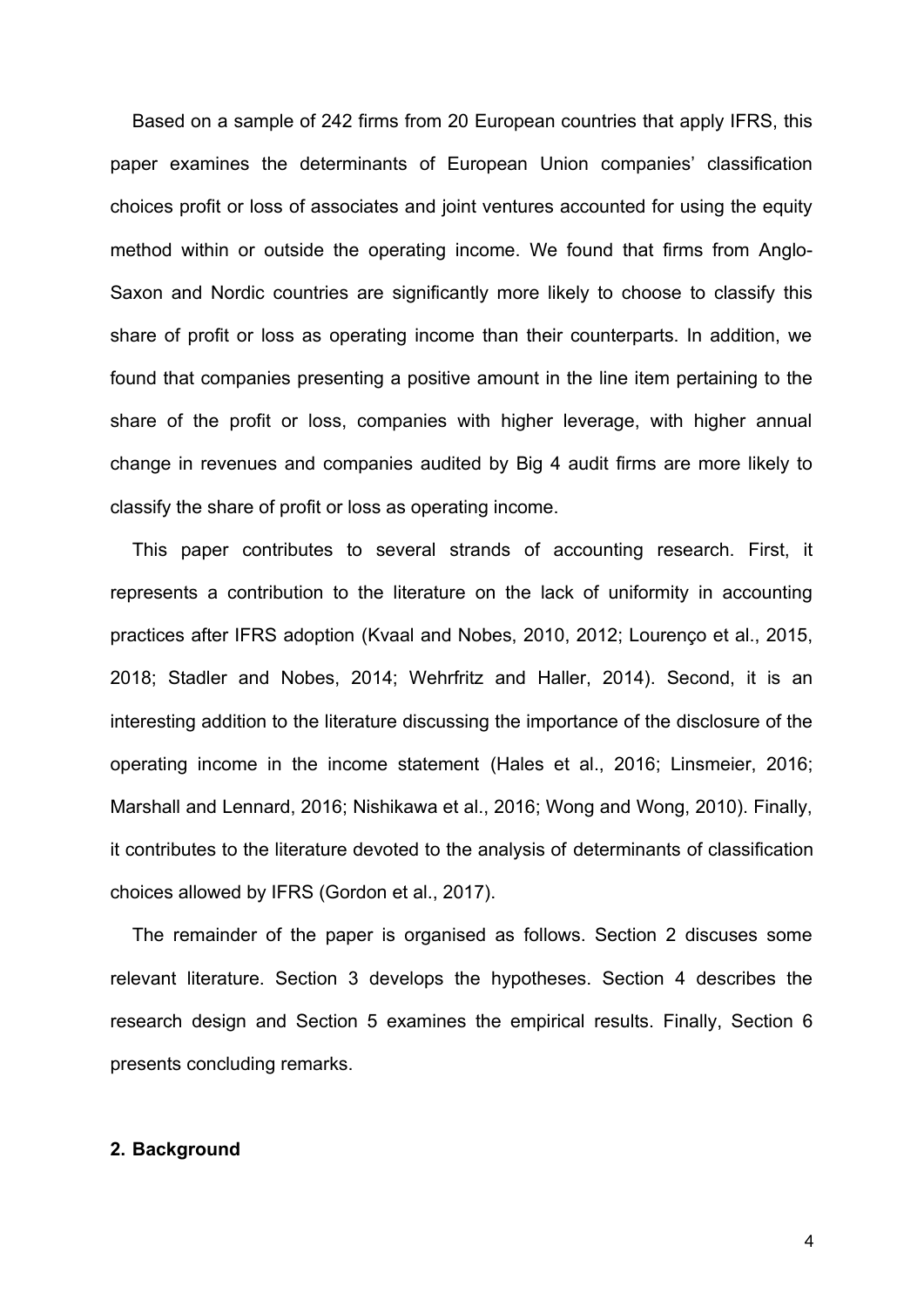The silence of IAS 1 regarding the operating income is probably related to the difficulty of defining it "satisfactorily for the purposes of accounting standards", as (Barker, 2004, p. 160). Barker (2004, p. 163) argues that this difficulty derives from the concept of operating being "specific to an entity's business model", which amounts to a problem for standard setters given that "an accounting standard cannot, in principle, be based upon a distinction that is not standardizable". As Marshall and Lennard (2016, p. 505) put it, "the main objection to a requirement to disclose operating income is the difficulty of defining it robustly". This explains why "neither academic theory nor accounting standards offer a clear definition of financing activity, nor a consistent articulation of its conceptual foundation or practical application", even though investors find useful a distinction between financing activities and operating activities (Barker, 2010, p. 401). Notwithstanding, the "operating income represents the core business activities of an entity, being "useful in assessing the prospects for future profit and the effectiveness of management" (Marshall and Lennard, 2016, p. 505). Moreover, it is "an important metric because it allows comparisons that are not distorted by differences in capital structure" (Barker, 2010, p. 392). Wong and Wong (2010) underline the function of disclosing operating income in the income statement in the mitigation of principal-agent problems due to its role in the facilitation of efficient contracting.

A recent issue of Accounting Horizons published three invited commentaries (Linsmeier, 2016; Marshall and Lennard, 2016; Nishikawa et al., 2016), and a synthesis of them (Hales et al., 2016), devoted to measurement and performance reporting. Hales et al (2016, p. 481) comment that "an important insight" of the three commentaries "is that operating income appears to be a valuable subtotal" to financial statement users, and conclude that "standard setters should consider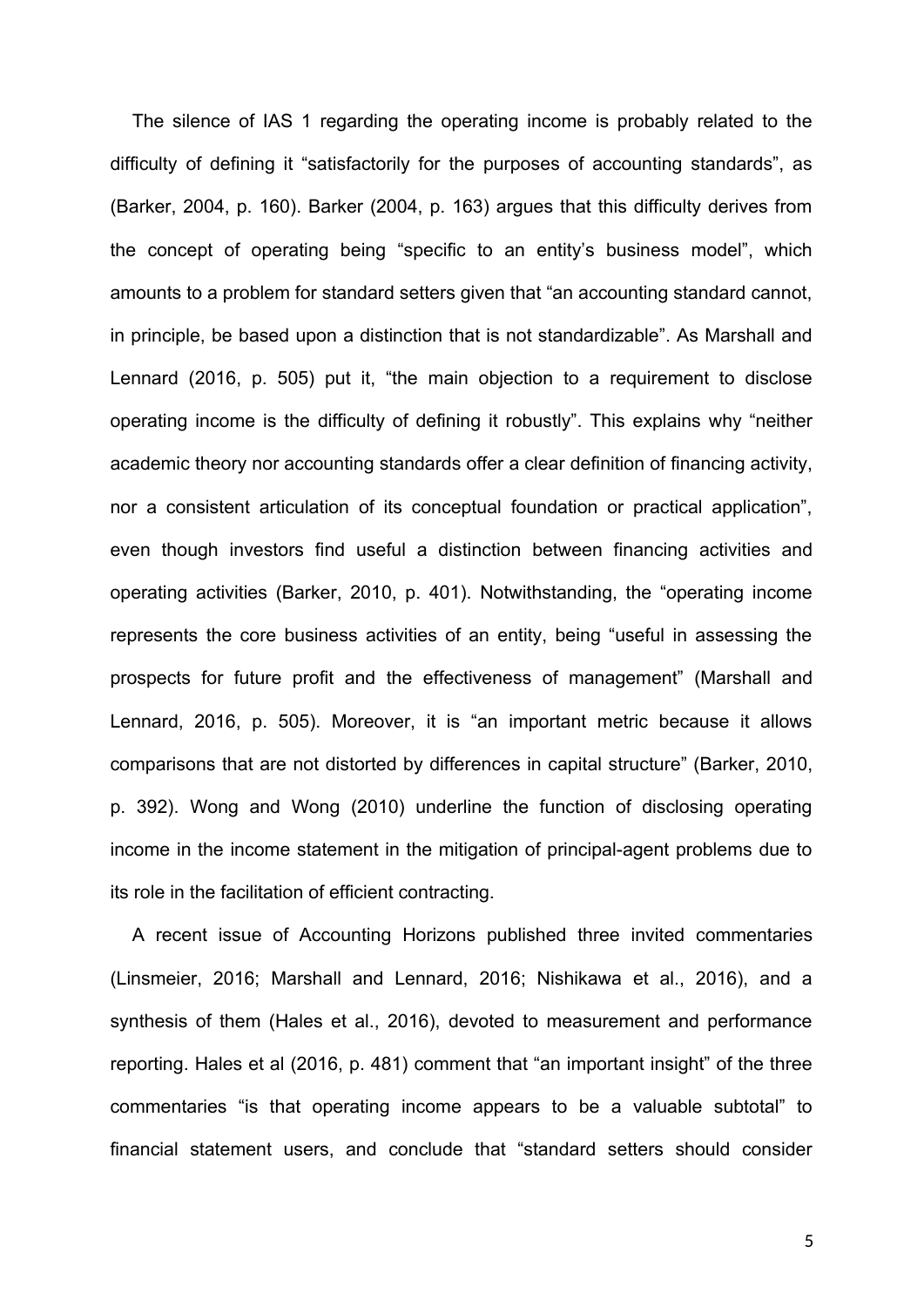requiring an operating income subtotal in the financial statements". Marshall and Lennard (2016, p. 510) "urge a requirement to report 'operating profit,' which is reported by many companies, but not required by IFRSs".

According to Tarca et al. (2008, p. 209) the "presentation of income statement items is of key interest to both financial statement users and preparers". The majority of the recent articles devoted to the examination of whether location matters in financial statements studies the topic of comprehensive income (e.g. Chambers et al., 2007; Lin et al., 2016; Schaberl and Victoravich, 2015). Chambers et al. (2007) find that other comprehensive income is more value relevant when reported in the statement of equity versus in a performance statement. Lin et al.'s (2016, p. 3) findings are consistent with those of Chambers et al. (2007), corroborating the idea that "investors pay more attention to items reported in a predominant and familiar location". Schaberl and Victoravich (2015) found that the value relevance of other comprehensive income decrease in the case of firms that were required to change its reporting location from the statement of equity to a performance statement. These results are not consistent with one widespread interpretation of the efficient market hypothesis, according to which the location of an item within financial statements should not matter, it should not affect decision making (Tarca et al., 2008).

Bartov and Mohanram's study (2014) escapes the trend mentioned above and examine whether the placement of gains or losses from early debt extinguishments in the income statement matter to investors. Their research question was the following: "Does the market response to gains/losses from early debt extinguishment vary between the pre-SFAS No. 145 period, in which they were reported as extraordinary items below the line, and the post-SFAS No. 145 period, in which they are reported as special items above the line?" (p. 2023) They found a lack of market response to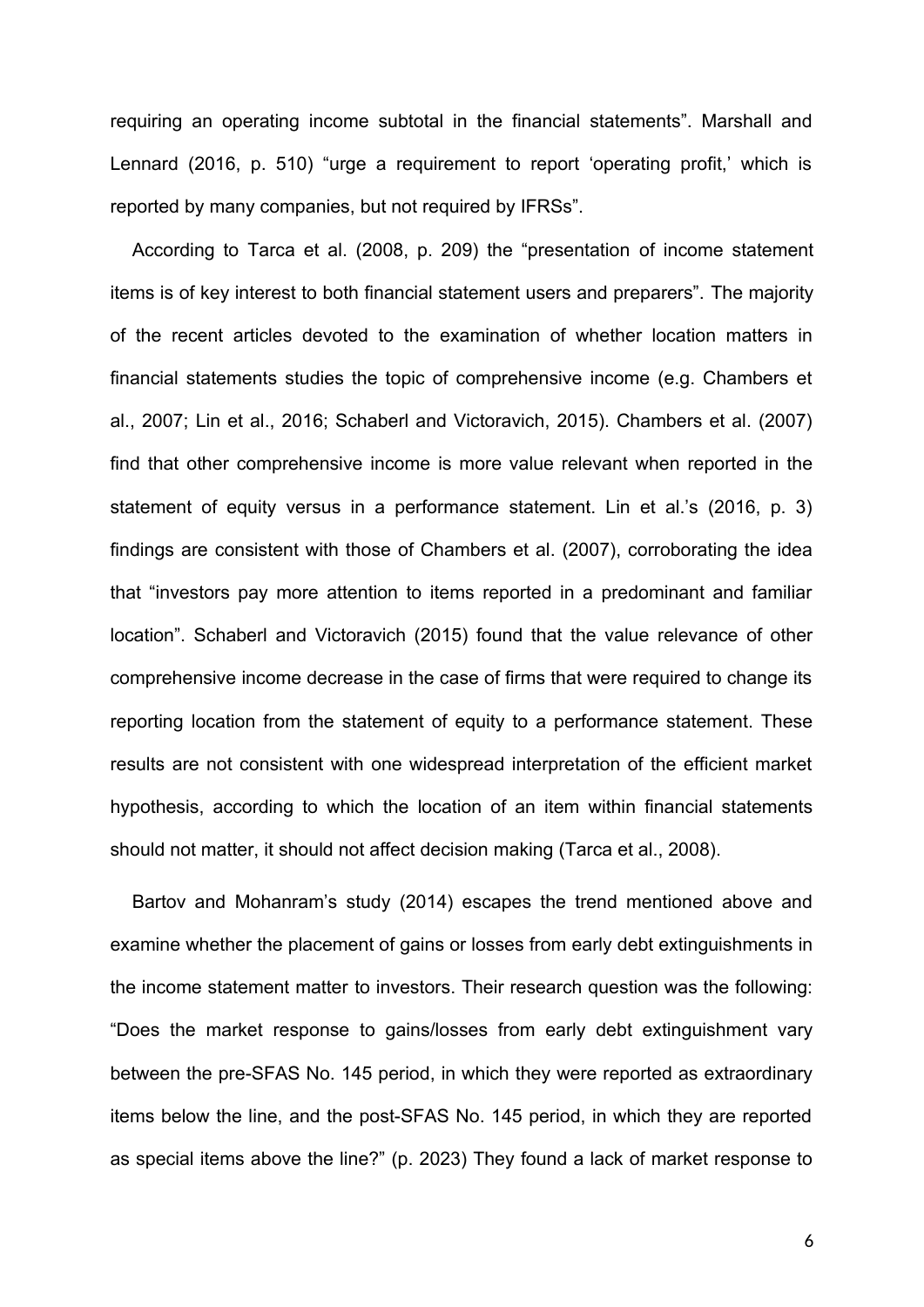such gains/losses in the pre-SFAS No. 145 period, and a significant market response in the post-SFAS No. 145 period. These authors concluded that such response to gains or losses from early debt extinguishments is associated with placement of this item in the income statement, and suggest that it demonstrates that the position of a line-item in the income statement has important implications for valuation.

Few studies have examined the determinants of classification choices allowed by IFRS. Gordon et al. (2017) is one of the few studies that have undertaken such task. Based on a sample of 798 nonfinancial firms from 13 European countries that used IFRS for the period 2005-2012, Gordon et al. (2017) examined the determinants and consequences of comparative flexibility in classification choices within the statement of cash flows. Contrarily to US GAAP, according to which interest paid, interest received, and dividends received are to be considered as operating cash flows, IFRS allows firms the flexibility to consider them as operating, investing or financing cash flows. They found that the majority of the companies choose to classify these items as operating cash flow. They also found that companies presenting a greater likelihood of financial distress, that issue more equity, with leverage, and that are less profitable are more likely to make OCF-increasing classification choices. In addition, findings also suggest that cross-listed firms are more likely to choose in accordance with US GAAP.

#### **3. Development of hypotheses**

Based on the literature on diversity in accounting practices after IFRS adoption (Lourenço et al., 2015, 2018) we expect that country and cross listing in the USA are factors influencing the choice of whether to include the share of the profit or loss of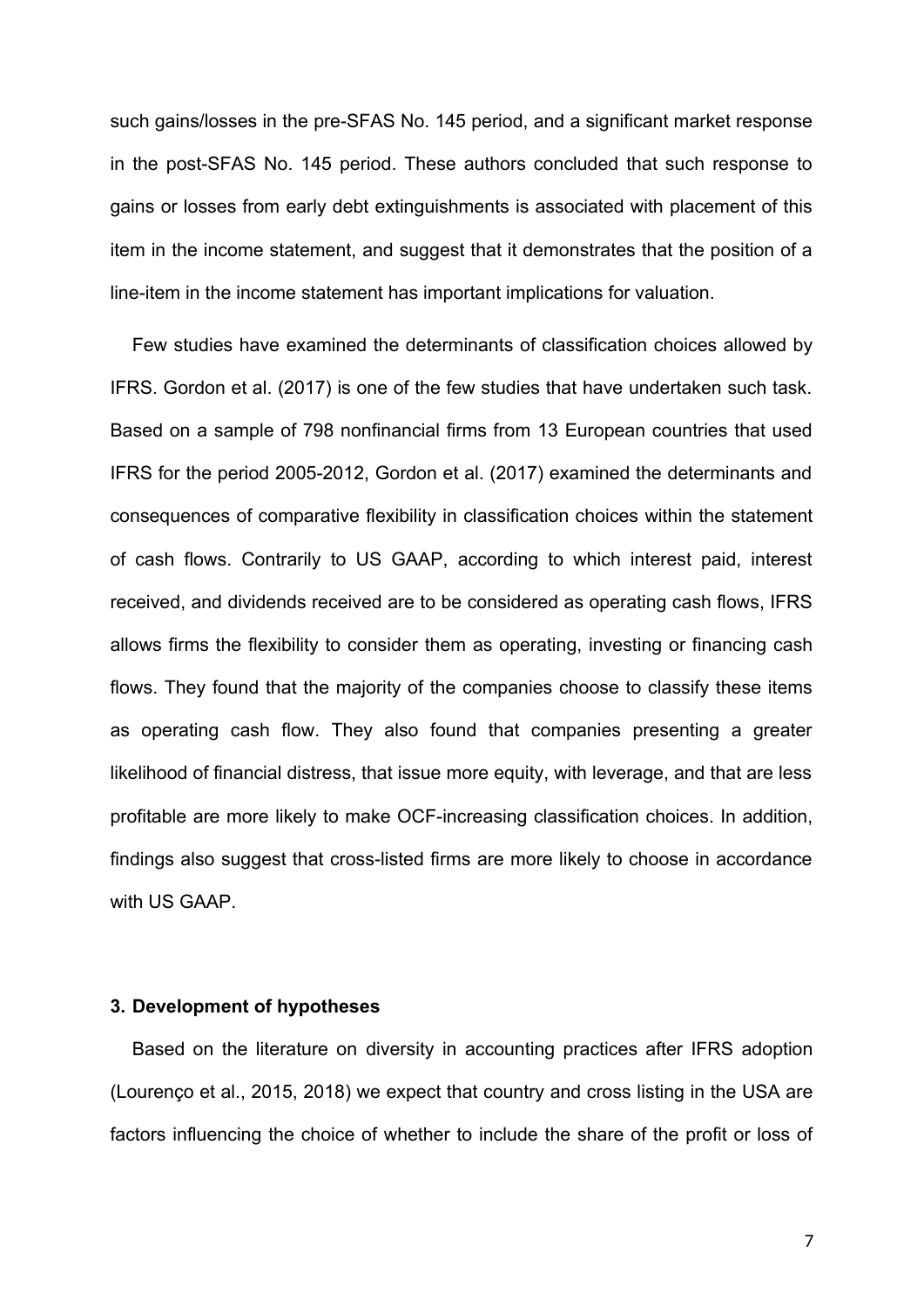associates and joint ventures accounted for using the equity method within or outside operating profit.

*Country.* Based on the results of Lourenço et al. (2015), who, regarding the accounting choices made by firms from a set of European countries that use IFRS, revealed specificities of the UK and the Nordic countries, we expect differences in the choices regarding the inclusion of the share of the profit or loss of associates and joint ventures accounted for using the equity method within or outside the operating result between firms from the Anglo-Saxon, the Nordic and the other European countries.

*Cross-listing.* Lourenço et al.'s (2015) results also revealed a higher degree of homogeneity of accounting practices for firms that are cross-listed in the USA. Moreover, Lourenço et al.'s (2018) examination of accounting practices in 27 countries where IFRS adoption is widespread and in the USA revealed the existence of countries which have adopted IFRS but whose firms' accounting choices are substantially influenced by USA firms' accounting practices. In view of this, we expect that cross listing in the USA is a factor influencing the choice regarding whether to include the share of the profit or loss of associates and joint ventures accounted for using the equity method within the operating result or not.

Based on the importance of the disclosure of operating income in the income statement in the facilitation of better contracting (Wong and Wong, 2010), we expect leverage, growth opportunities and the sign of the amount of the share of the profit of loss of associates and joint ventures accounted for using the equity method are factors influencing the choice of whether to include the share of the profit or loss of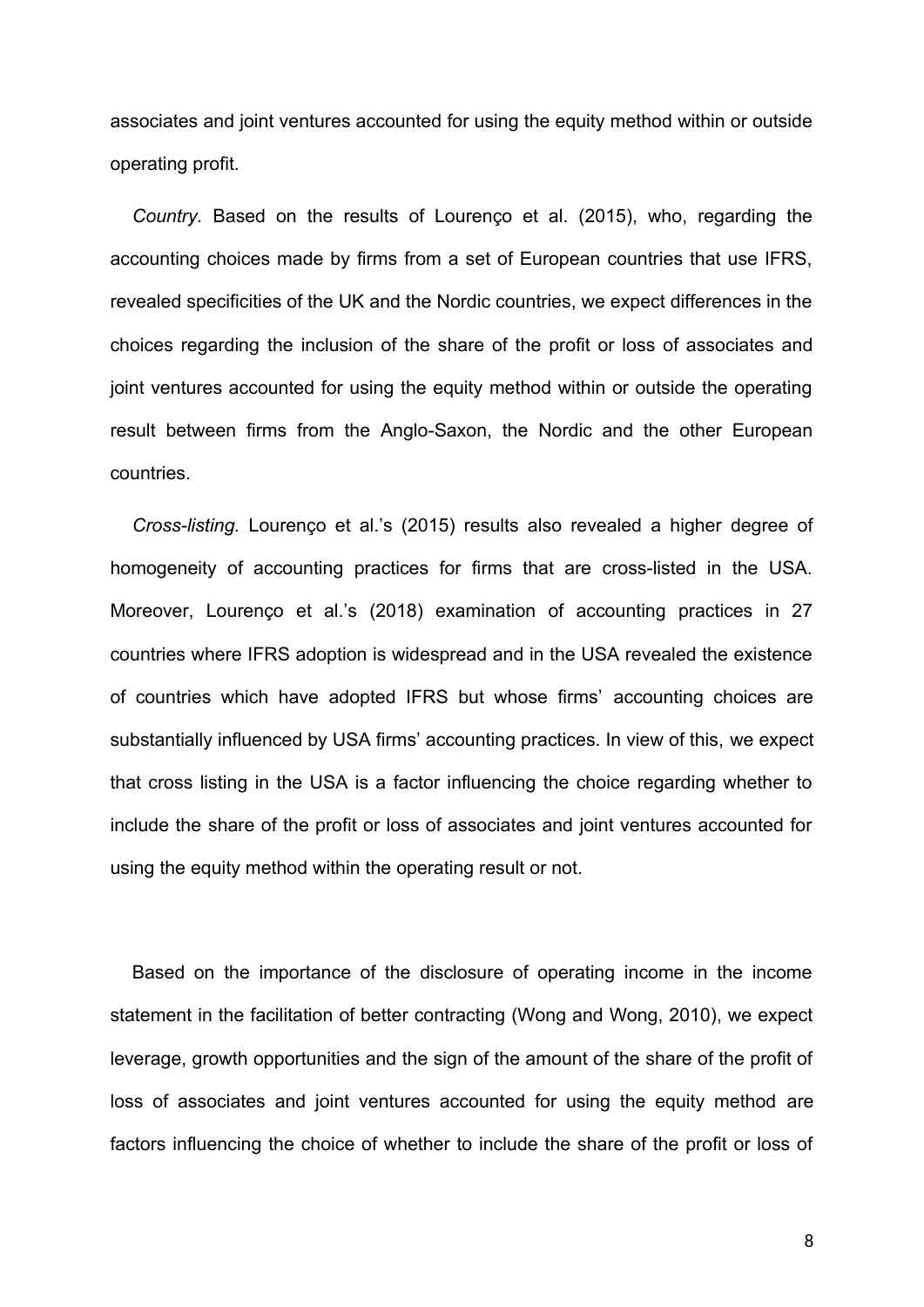associates and joint ventures accounted for using the equity method within or outside operating profit

*Leverage.* Wong and Wong (2010) found that companies presenting high leverage are more likely to voluntarily disclose operating income. Hence, we expect that companies with higher leverage are more likely to include the share of the profit or loss of associates and joint ventures accounted for using the equity method within the operating income or not.

*Growth opportunities.* Firms with high growth potential generally rely on raising equity or debt capital to obtain resources to finance investment projects, and such need for external funds creates incentives for managers to influence the probability of obtaining the future financing needs by way of accounting choice. Therefore, we expect that companies presenting higher growth opportunities are more likely to include the share of the profit or loss of associates and joint ventures accounted for using the equity method within the operating result or not.

*Contribution of the amount of the share of the profit of loss of associates and joint ventures accounted for using the equity method for the operating result*. We expect that firms in which the contribution of the share of the profit of loss of associates and joint ventures accounted for using the equity method for the operating income is negative are more likely not to consider such share within the operating income.

#### **4. Research design**

## *4.1. Sample and data*

The empirical study relies on listed firms from 20 European countries that apply IFRS. We started by selecting the European listed firms with information available in the Thomson Reuters Worldscope Database. We then collet the 2016 consolidated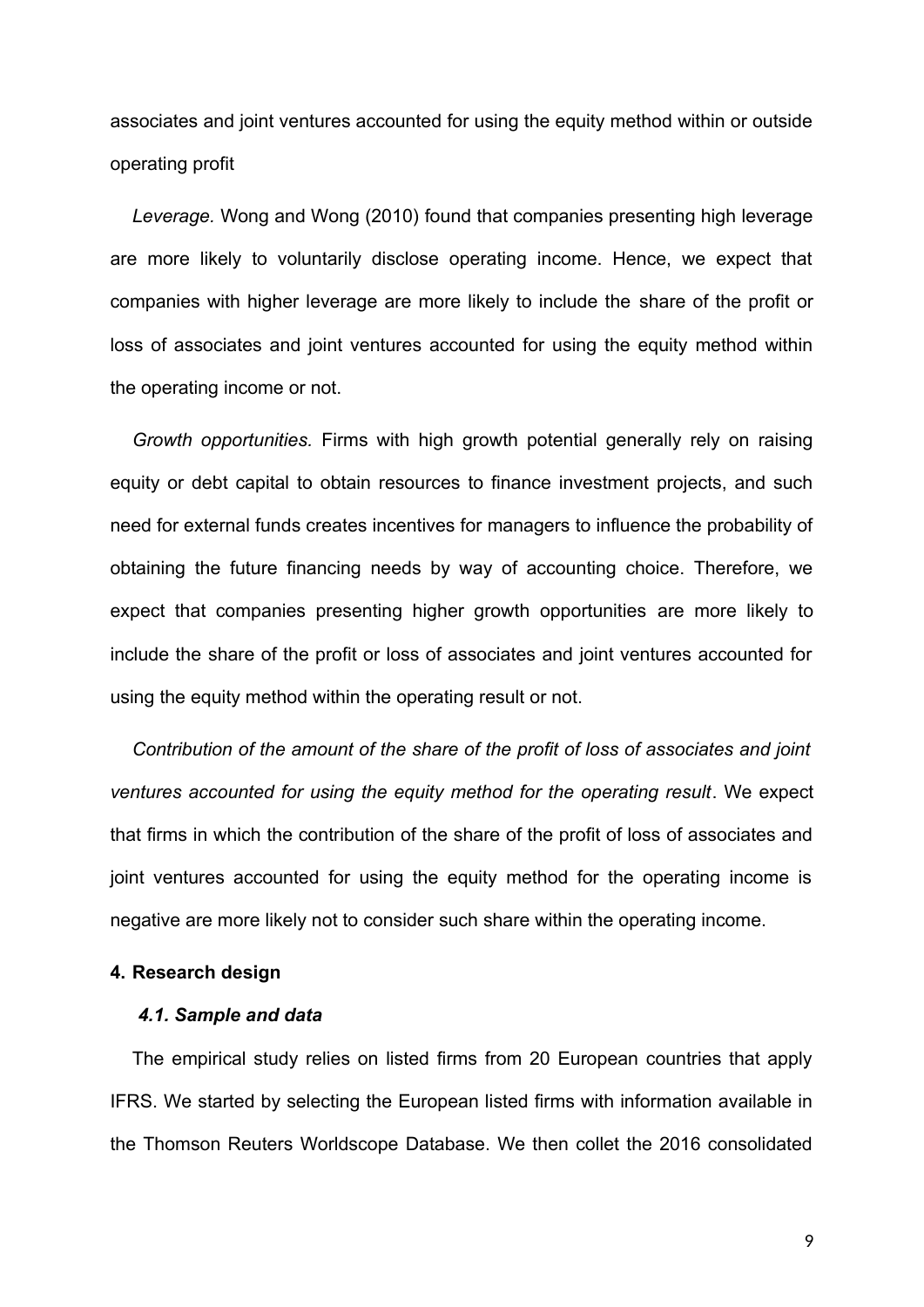financial statements of each of these firms. In order to guarantee the economic significance of the classification choices, we select the firms whose investments in associates and joint ventures accounted for using the equity method have a weight of at least 5% of total assets.

The data used to compute the variables regarding the weight of the investments and the share of the profit or loss of the associates and joint ventures accounted for using the equity method are collected from the firms' consolidated financial statements. The data used to compute the other variables used in the empirical analysis are collected from the Thomson Worldscope Database.

To ensure that regression results are not influenced by outliers, observations with an absolute value of the studentized residuals higher than two are removed from the sample. The final sample is composed of 242 firms, of which 93 classify the share of the profit or loss of the associates and joint ventures accounted for using the equity method as operating income. The other 149 firms classify this share of profit or loss as non-operating income, quite similar to financial income.

Table 1 presents the sample distribution by country. The UK is the predominant country, with 25% of the firms, followed by France, Norway, Germany, Italy and Spain. There is a great heterogeneity in the firms' choice regarding the classification of the share of the profit or loss of the associates and joint ventures accounted for using the equity method. In the UK and in the Nordic countries the majority of the firms choose to classify this share of profit or loss as operating income. In the other European countries, the majority of the firms classify this share of profit or loss as a non-operating income.

TABLE 1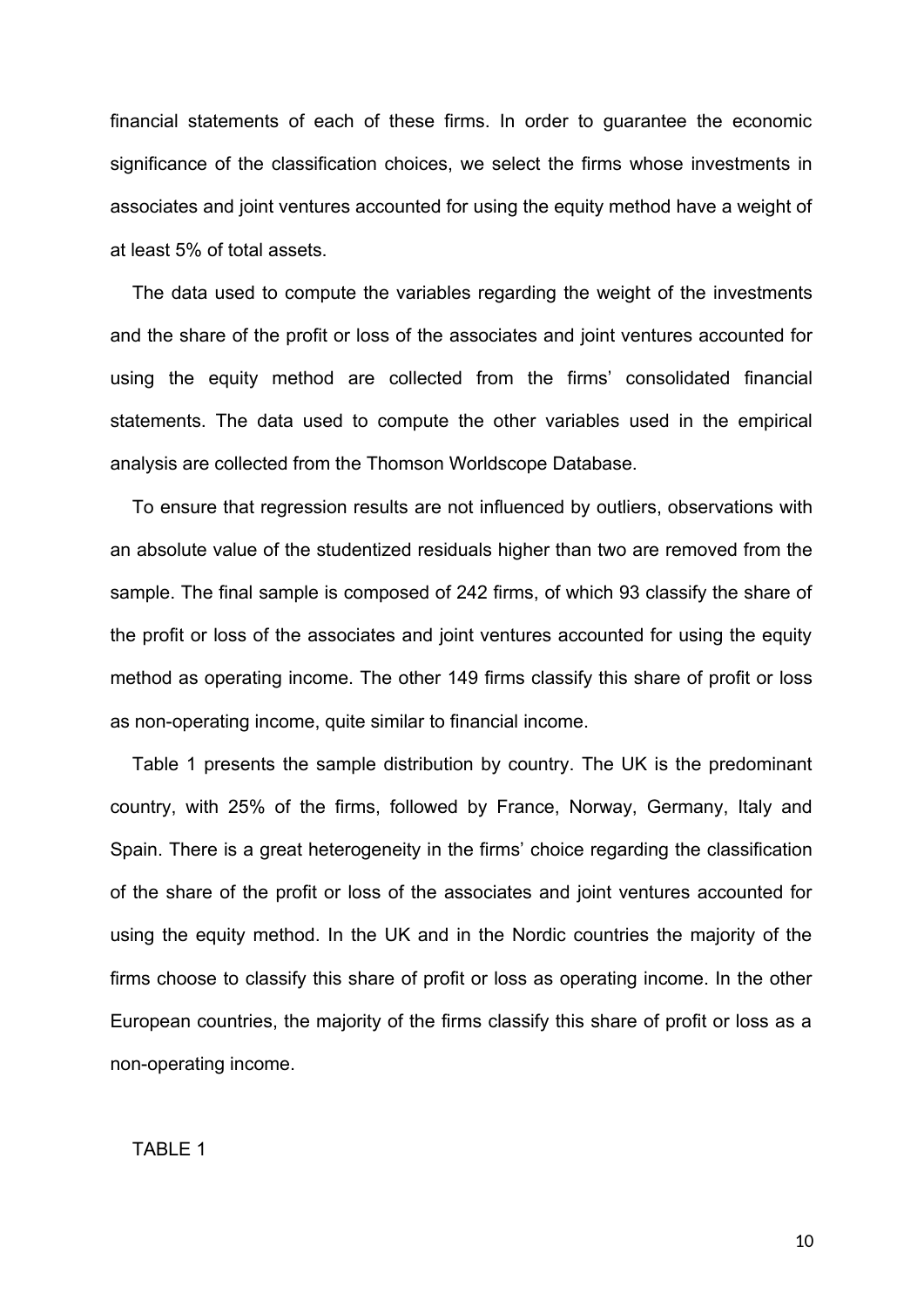#### *4.2. Regression model*

This study examines the determinants of the choice to classify the share of profit or loss of the associates and joint ventures accounted for using the equity method inside and outside the operating income. The empirical analysis relies on the following logistic model:

C CHOICE<sub>t</sub> =  $\beta_0$  +  $\beta_1$  ANGLO<sub>i</sub> +  $\beta_2$  NORDIC<sub>i</sub> +  $\beta_3$  EFFECT A<sub>i</sub> +  $\beta_4$  EFFECT ROA<sub>i</sub> +  $\beta_5$  $NEG\_EM_{i+}\beta_{6}$  SIZE<sub>i +</sub> $\beta_{7}$  ROA<sub>i</sub> +  $\beta_{8}$  LEV<sub>i</sub> +  $\beta_{9}$  EQUITY<sub>i</sub> +  $\beta_{10}$  CF<sub>i</sub> +  $\beta_{11}$  MB<sub>i</sub> +  $\beta_{12}$  GROWTH<sub>i</sub> +  $\beta_{13}$ *ADRi, + β14 OWNi + β15 NON\_BIG4i + β16 INDUSTRYi + εi,t* (1)

Where:

 $C_{\text{u}}$  *CHOICE*, is a binary variable that assumes 1 if the firm classifies as operating income the share of profit or loss of the associates and joint ventures accounted for using the equity method, and 0 otherwise.

*ANGLO* is a binary variable that assumes 1 if the firm is from an Anglo-Saxon country (Ireland or UK), and 0 otherwise.

*NORDIC* is a binary variable that assumes 1 if the firm is from a Nordic country (Denmark, Finland, Norway or Sweden), and 0 otherwise.

*EFFECT* A is the weight of the investments in associates and joint ventures accounted for using the equity method on the total assets.

*EFFECT* ROA is the weight of the share of the profit of loss of associates and joint ventures accounted for using the equity method on the total assets.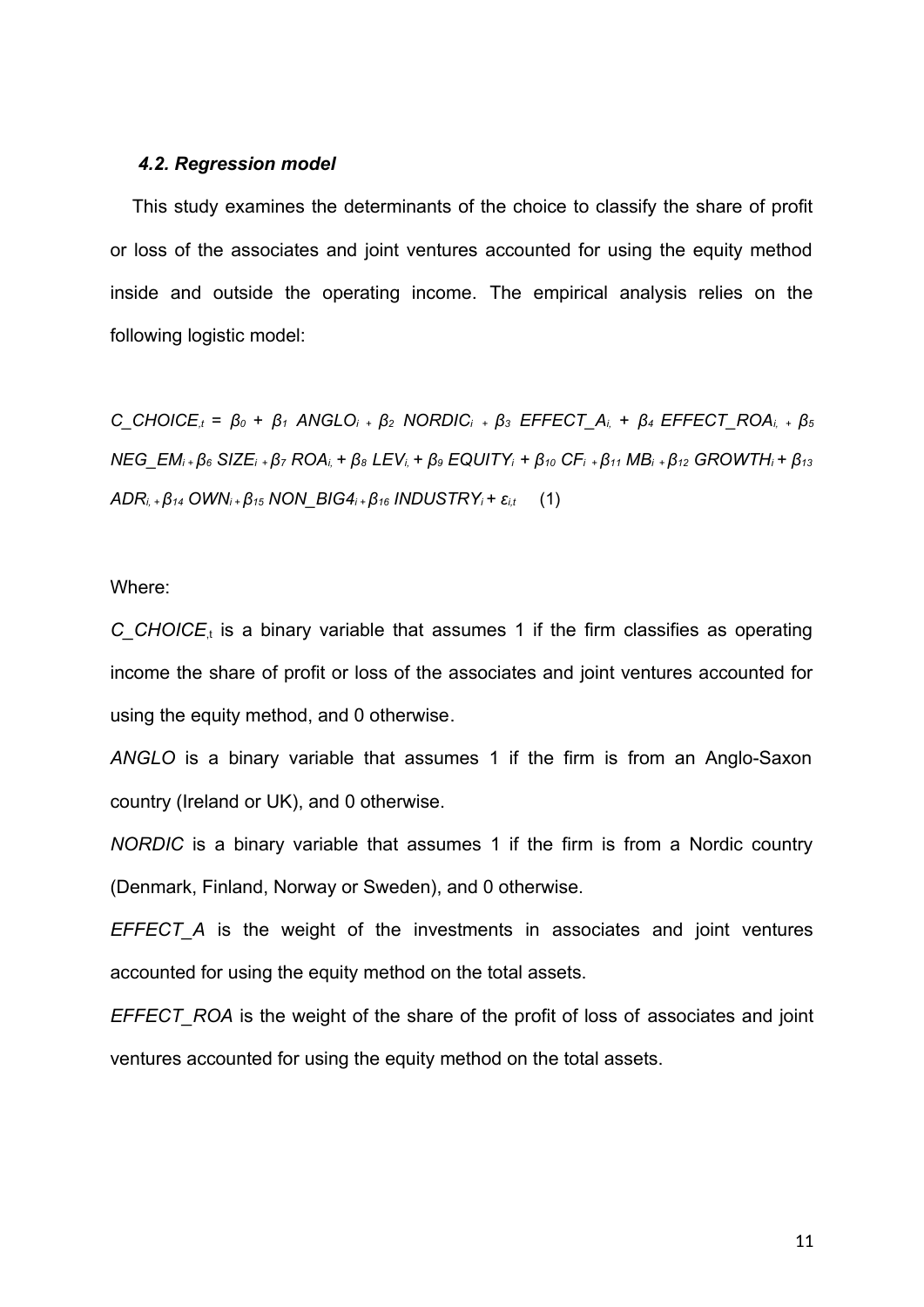*NEG\_EM* is a binary variable that assumes 1 if the amount of the share of the profit of loss of associates and joint ventures accounted for using the equity method is negative, and 0 otherwise.

*SIZE* is the natural logarithm of total assets.

*ROA* is the operating income divided by total assets.

*LEV* is total liabilities divided by total assets.

*EQUITY* is the annual change in common equity.

*CF* is the operating cash flow divided by total assets.

*MB* is the market capitalization divided by the shareholder's equity.

*GROWTH* is the annual change in revenue.

*ADR* is a binary variable that assumes 1 if the firm is cross-listed in the US, and 0 otherwise.

*OWN* is the percentage of insider ownership.

*NON\_BIG4* is a binary variable that assumes 1 if the firm is not audited by a BIG4 audit firm, and 0 otherwise.

Besides the variables related to the hypotheses developed above, we control for several factors that may be considered as factors likely to influence accounting choice in a context of IFRS adoption but to which we cannot attribute a sign: size, profitability, industry, operating cash flow, insider ownership, market capitalization, auditor (big 4 versus non-big 4)

### **5. Results**

#### *5.1. Descriptive statistics*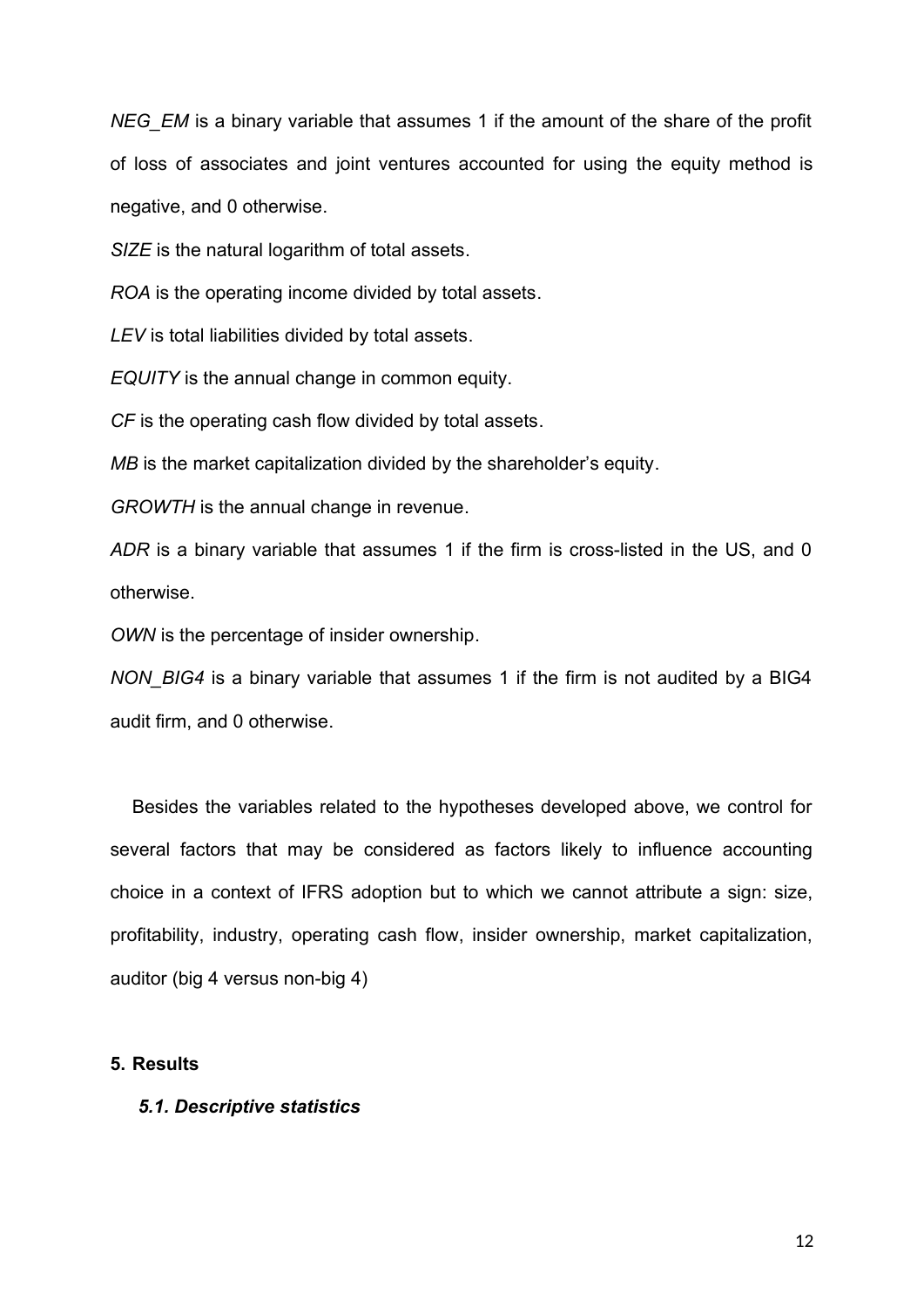Table 2 presents descriptive statistics of the variables used in the empirical analysis considering the entire sample and the two subsamples of firms that report the share of the profit or loss of associates and joint ventures accounted for using the equity method inside and outside the operating income. This Table also indicates those cases in which there are statistically significant differences in the mean values between the two subsamples.

#### TABLE 2

The mean values of the variables SIZE, ROA, LEV, CF and MB are 13.916, 0.046, 0.491, 0.043, and 1.977, respectively, which are common values in the accounting literature. We also find that 15% of the firms are cross-listed in the USA.

The mean value of the variable EFFECT TA is 0.165, which means that the carrying amount of the investments in associates and joint ventures accounted for using the equity method represents 16% of the total assets. The mean value of the variable EFFECT ROA is 0.006, which means that the share of the profit or loss of associates and joint ventures accounted for using the equity method represents 0,6% of the total assets and is, therefore, having an impact on the return on assets.

About 23% of the firms report the share of the profit or loss of associates and joint ventures accounted for using the equity method as a negative value (NEG\_EM). However, this percentage is significantly higher in the subsample of firms that report this share of the profit or loss outside the operating income.

The two subsamples of firms are also significantly different regarding the variables GROWTH and NON-BIG4. The firms that reports the share of the profit of loss of associates and joint ventures accounted for using the equity method inside the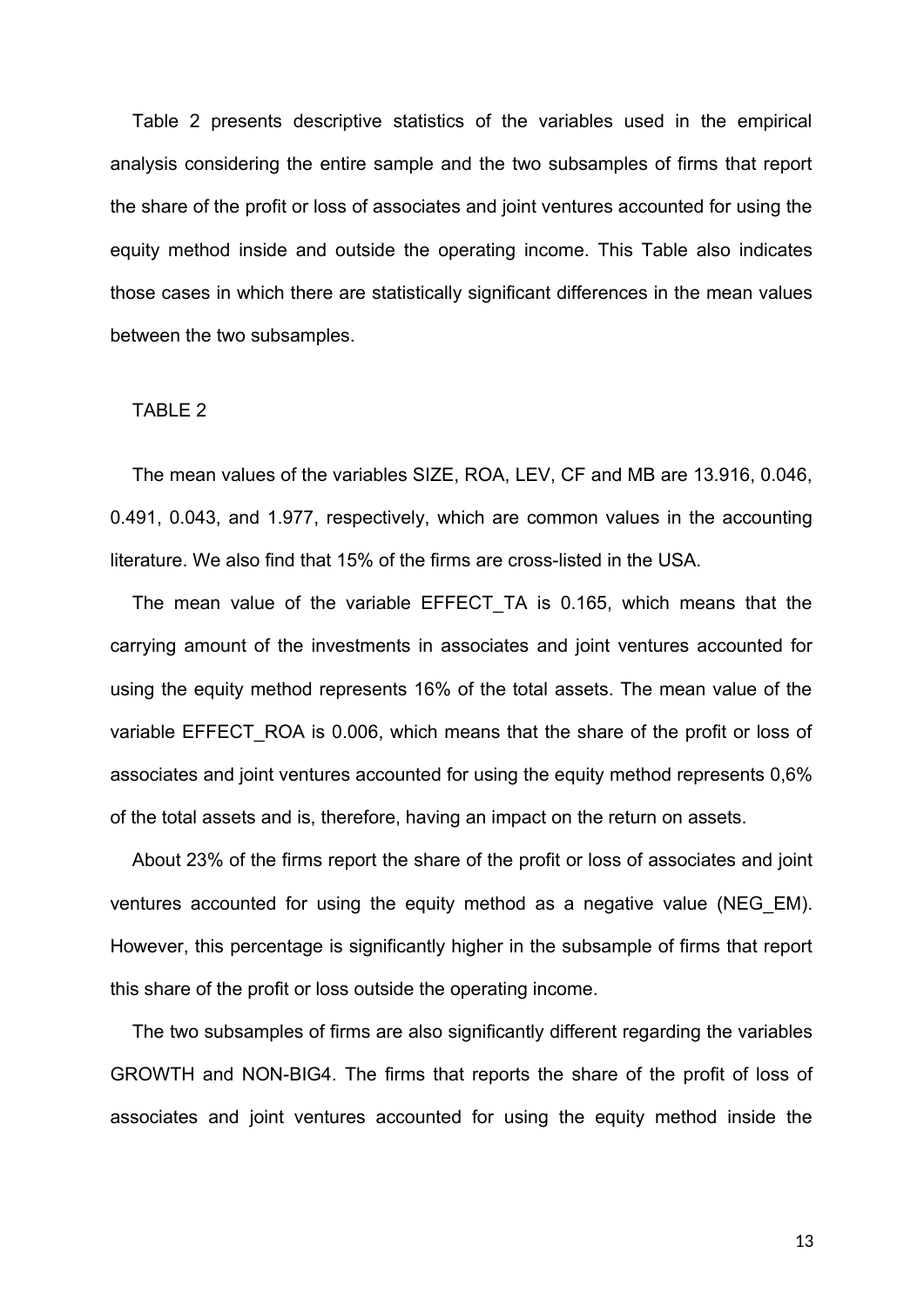operating income show a significantly higher rate of annual change in revenues and they are more likely to be audited by a BIG4 firm.

#### *5.2. Regression results*

Table 3 presents the logistic regression statistics resulting from the Model (1).

#### TABLE 3

The estimated coefficients for the variables ANGLO and NORDIC are positive and statistically significant, which means that firms from the Anglo-Saxon and from the Nordic countries are more likely to classify the share of the profit or loss of associates and joint ventures accounted for using the equity method as operating income, when compared to firms from the European continental countries. This finding is consistent with those of Lourenço et al. (2015; 2018), which classify several countries based on their accounting practices according to IFRS and identify the UK, the Nordic countries and the European continental countries as groups of countries with different accounting practices even in the IFRS era. It is also consistent with the findings of Gordon et al. (2017), who conclude that "despite political and accountingstandard union, country membership dominates as a predictor of accounting choice within allowable alternatives".

The coefficients of the variable ADR is negative and statistically significant. Cross listing in the USA is a factor that influences the classification choice under analysis. This result is consistent with our expectation and with the results of Lourenço et al. (2015).

The results also show that the coefficients of the variables LEV and GROWTH are positive and statistically significant, which indicates that firms with greater leverage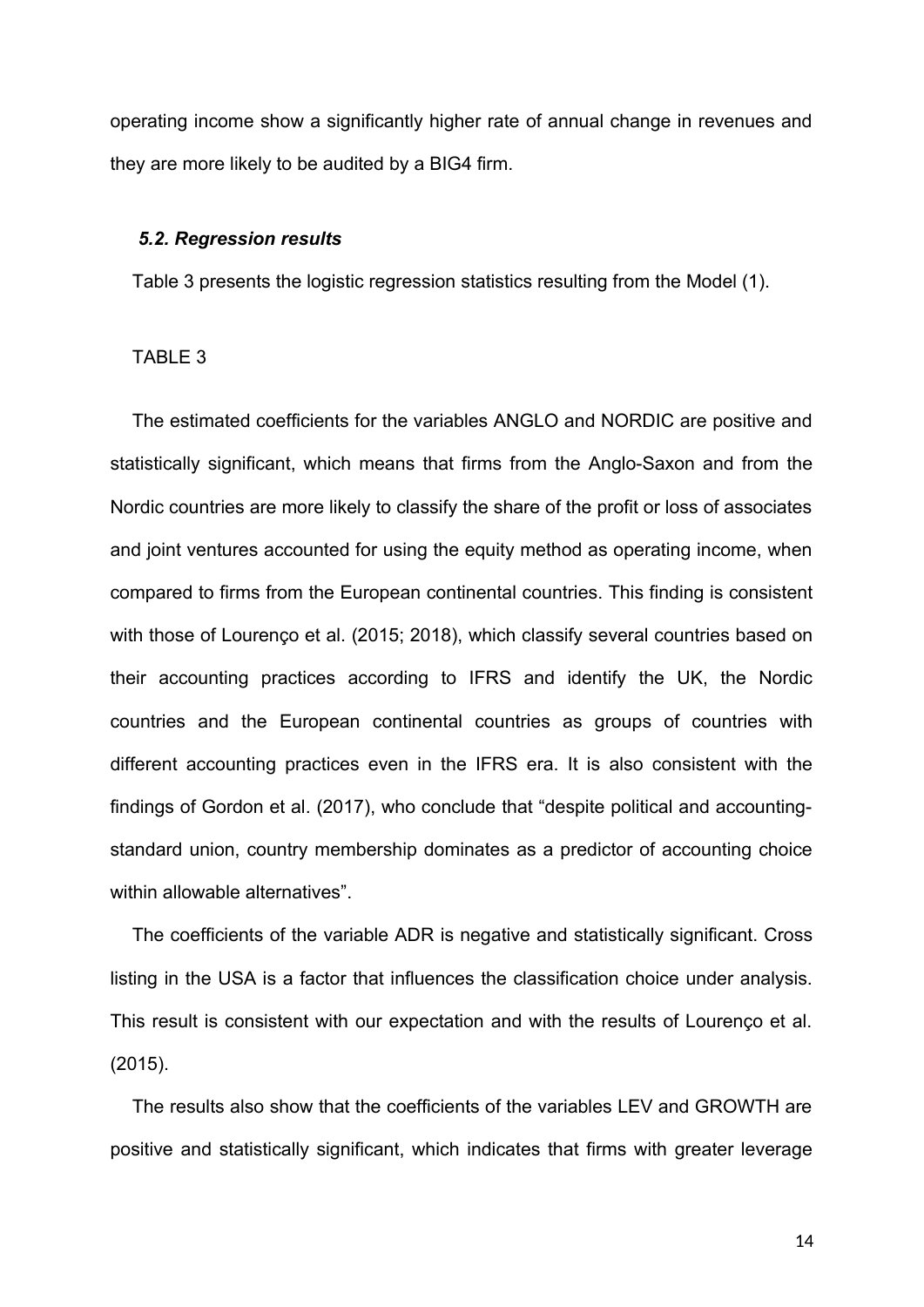and growing opportunities are more likely to make a classification choice to show a higher operating income. This is consistent with our expectations, as well as with the importance attributed to the operating result for contracting purposes (Wong and Wong, 2010).

We also find the estimated coefficient for the variable NEG EM is negative and statistically significant, which means that firms with a negative share of the profit or loss of associates and joint ventures accounted for using the equity method are more likely to classify this share as non-operating income. It seems that these firms make classification choices to report higher operating income. Again, this is consistent with the importance attributed to the operating result for contracting purposes (Wong and Wong, 2010).

On the other hand, the coefficients of the variables CF and NON\_BIG4 are negative and statistically significant. Firms with relatively higher operational cash flow and firms audited by a non-big4 audit firms are less likely to report the share of the profit or loss of associates and joint ventures accounted for using the equity method classified as operating income.

## **6. Concluding remarks**

This study examined some factor influencing European Union companies' classification choices of profit or loss of associates and joint ventures accounted for using the equity method within or outside the operating result. We used a sample of 242 firms from 20 European countries that apply IFRS and regression analysis to examine whether country, cross listing in the USA, leverage, growth opportunities and the sign of the contribution of such share are associated with the choice under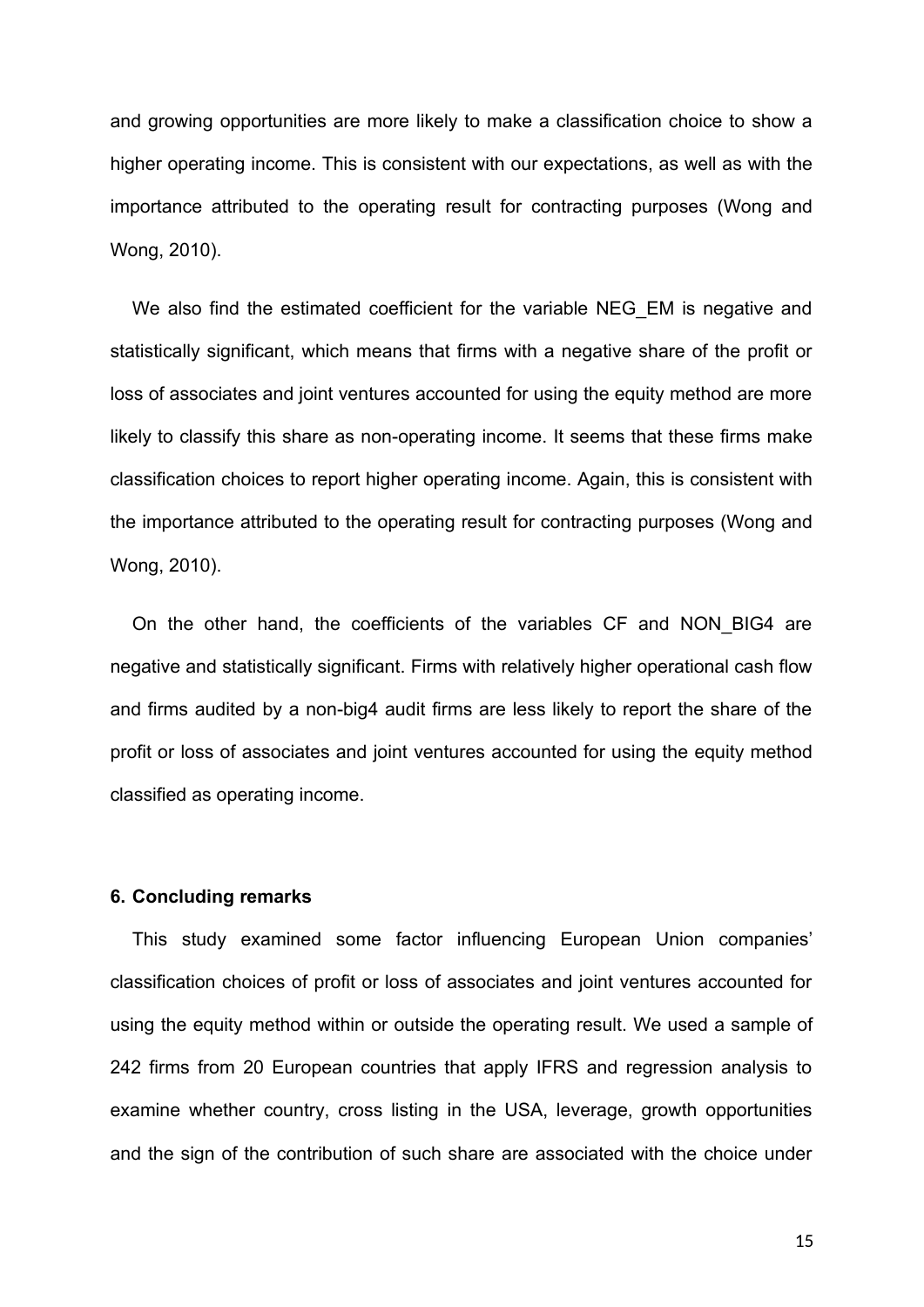examination. Our findings suggest that firms from Anglo-Saxon and Nordic countries are more likely to classify this share of profit or loss as operating income than firms from the other countries considered in the analysis. Confirming the importance of the operating income measure for contracting purposes, our findings reveal that that companies with higher leverage, companies with higher growth opportunities and companies presenting a positive amount in the line item pertaining to the share of the profit or loss are more likely to classify the share of profit or loss as operating income.

This paper contributes to three strands of literature. The first is that related to the lack of uniformity in accounting practices after IFRS adoption by corroborating Lourenço et al.'s (2015) findings suggesting the existence of Anglo-Saxon and Nordic countries' specificities in the application of IFRS. The second is the one related to the discussion of the importance of disclosing operating income in the income statement (Hales et al., 2016), namely for contracting purposes (Wong and Wong, 2010). The third is the one examining the determinants of classification choices allowed by IFRS (Gordon et al., 2017).

This study opens up several interesting avenues for future research. First, the reason underlying the differences in the choices of firms from different countries reported in this study should be investigated. Studies on the evolution of accounting practices and standards in the different countries regarding the issue examined in this study would be an interesting addition to the literature. Second, it would be interesting to investigate whether the classification choice of firms cross-listed in the USA reported in our study is consistent to accounting practices of USA firms. Second, the influence of the big 4 on accounting choices such as the one examined in this study would warrant further research.

### **References**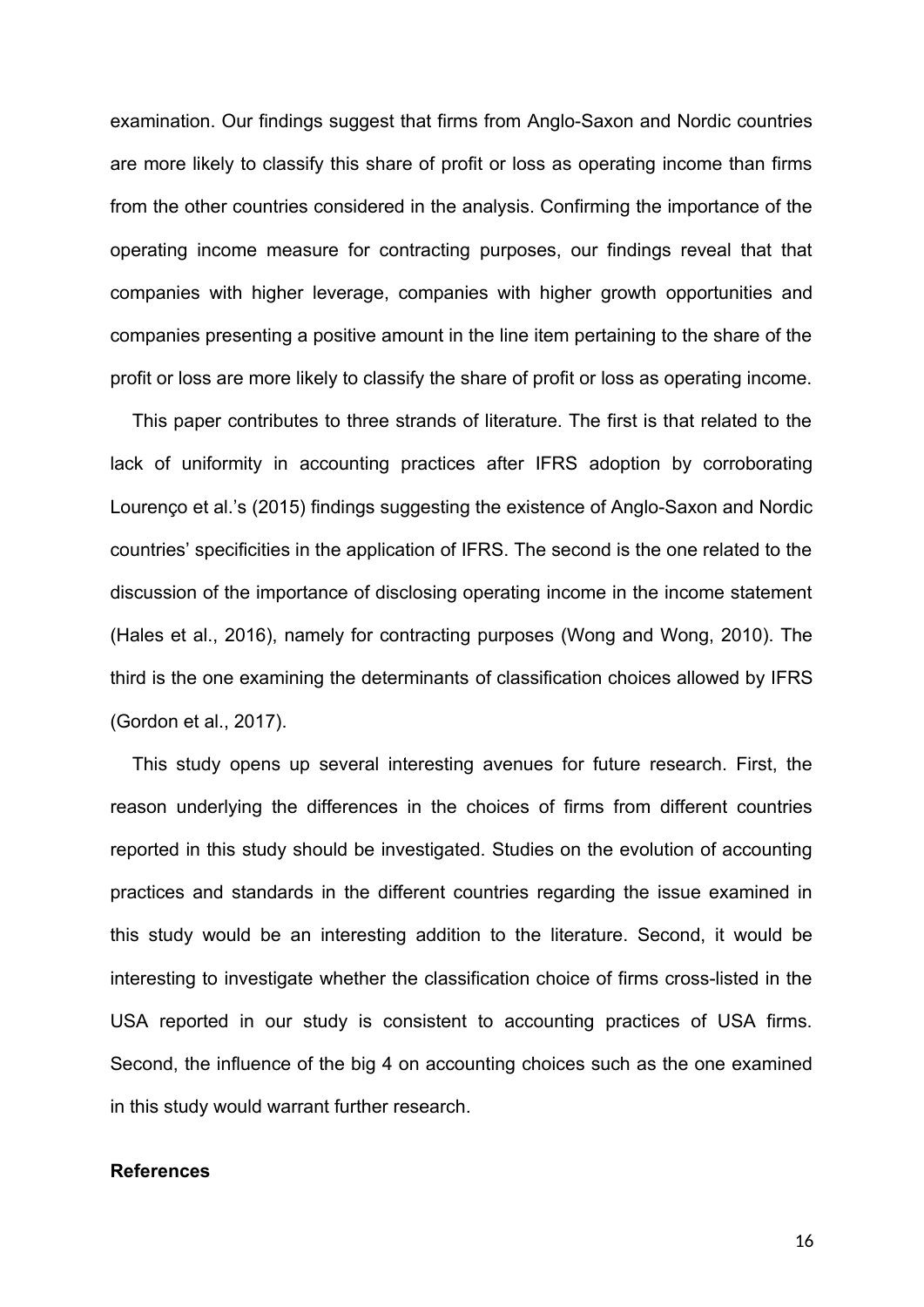- Barker, R. (2004), Reporting financial performance, *Accounting Horizons*, 18(2), 157- 172.
- Barker, R. (2010), The operating‐financing distinction in financial reporting, *Accounting and Business Research*, 40(4), 391-403.
- Chambers, D., Linsmeier, T. J., Shakespeare, C., Sougiannis, T. (2007), An evaluation of SFAS No 130 comprehensive income disclosures, *Review of Accounting Studies*, 12(4), 557-593.
- Gordon, E, Henry, E., Jorgensen, B., Linthicum, C. (2017), Flexibility in Cash Flow Classification under IFRS: determinants and consequences, *Review of Accounting Studies*, 22, pp. 839-872.
- Kvaal, E., Nobes, C. W. (2010), International differences in IFRS policy choice, *Accounting and Business Research*, 40(2), 173-187.
- Kvaal, E., Nobes, C. W. (2012), IFRS policy changes and the continuation of national patterns of IFRS practices, *European Accounting Review*, 21(2), 343-371.
- Libby, R., Emett, S. A. (2014), Earnings presentation effects on manager reporting choices and investor decisions, *Accounting and Business Research*, 44(4), 410- 438.
- Linsmeier, T. J. (2016), Revised model for presentation in statement(s) of financial performance: Potential implications for measurement in the conceptual framework, *Accounting Horizons*, 30(4), pp. 485-498.
- Lourenço, I., Sarquis, R., Branco, M., Magro, N., (2018) International differences in accounting practices under IFRS and the influence of the USA, *Australian Accounting Review* forthcoming.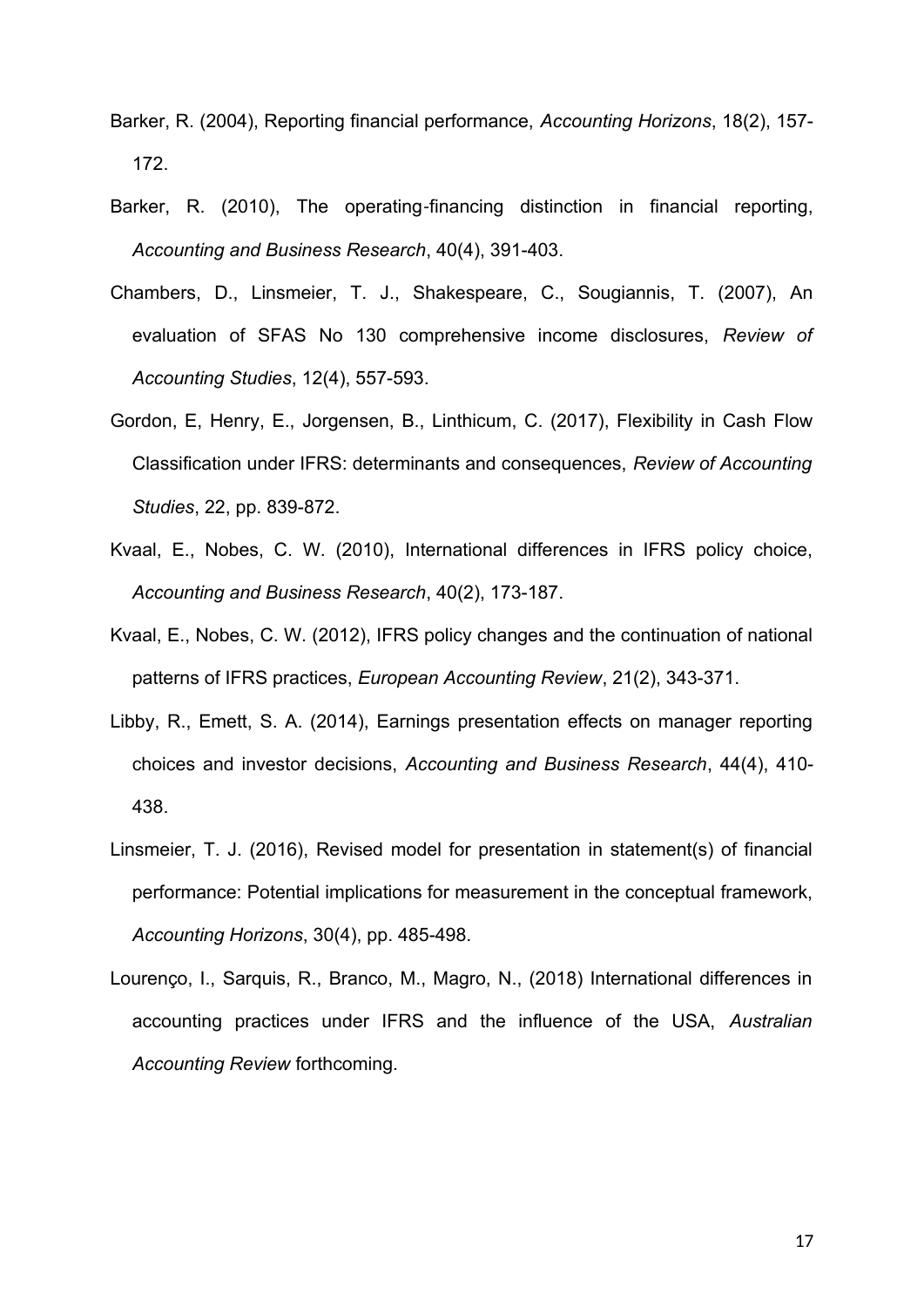- Lourenço, I., Sarquis, V., Branco, M., Pais, C. (2015), Extending the Classification of European Countries by their IFRS Practices: a Research Note, *Accounting in Europe*, 12(2), 223-232*.*
- Marshall, R., and Lennard, A. (2016), The reporting of income and expense and the choice of measurement bases, *Accounting Horizons*, 30(4), pp. 499-510.
- Nishikawa, I., Kamiya, T., Kawanishi, Y. (2016), The definitions of net income and comprehensive income and the implications for measurement, *Accounting Horizons*, 30(4), pp. 511-516.
- Schaberl, P. D., Victoravich, L. M. (2015), Reporting location and the value relevance of accounting information: The case of other comprehensive income, *Advances in Accounting, incorporating Advances in International Accounting*, 31, 239-246.
- Stadler, C., Nobes, C. W. (2014), The Influence of Country, Industry, and Topic Factors on IFRS Policy Choice, *Abacus*, 50, 386-421.
- Tarca, A., Woodliff, D. R., Hancock, P., Brown, P. R., Bradbury, M. E., van Zijl, T. (2008), Identifying Decision Useful Information with the Matrix Format Income Statement, *Journal of International Financial Management & Accounting*, 19(2), 184-217.
- Wehrfritz, M., Haller, A. (2014), National influence on the application of IFRS: Interpretations and accounting estimates by German and British accountants, *Advances in Accounting, incorporating Advances in International Accounting*, 30, 196-208.
- Wong, J., Wong, N. (2010), Voluntary Disclosure of Operating Income, *Accounting & Finance*, 50(1), pp. 221-239.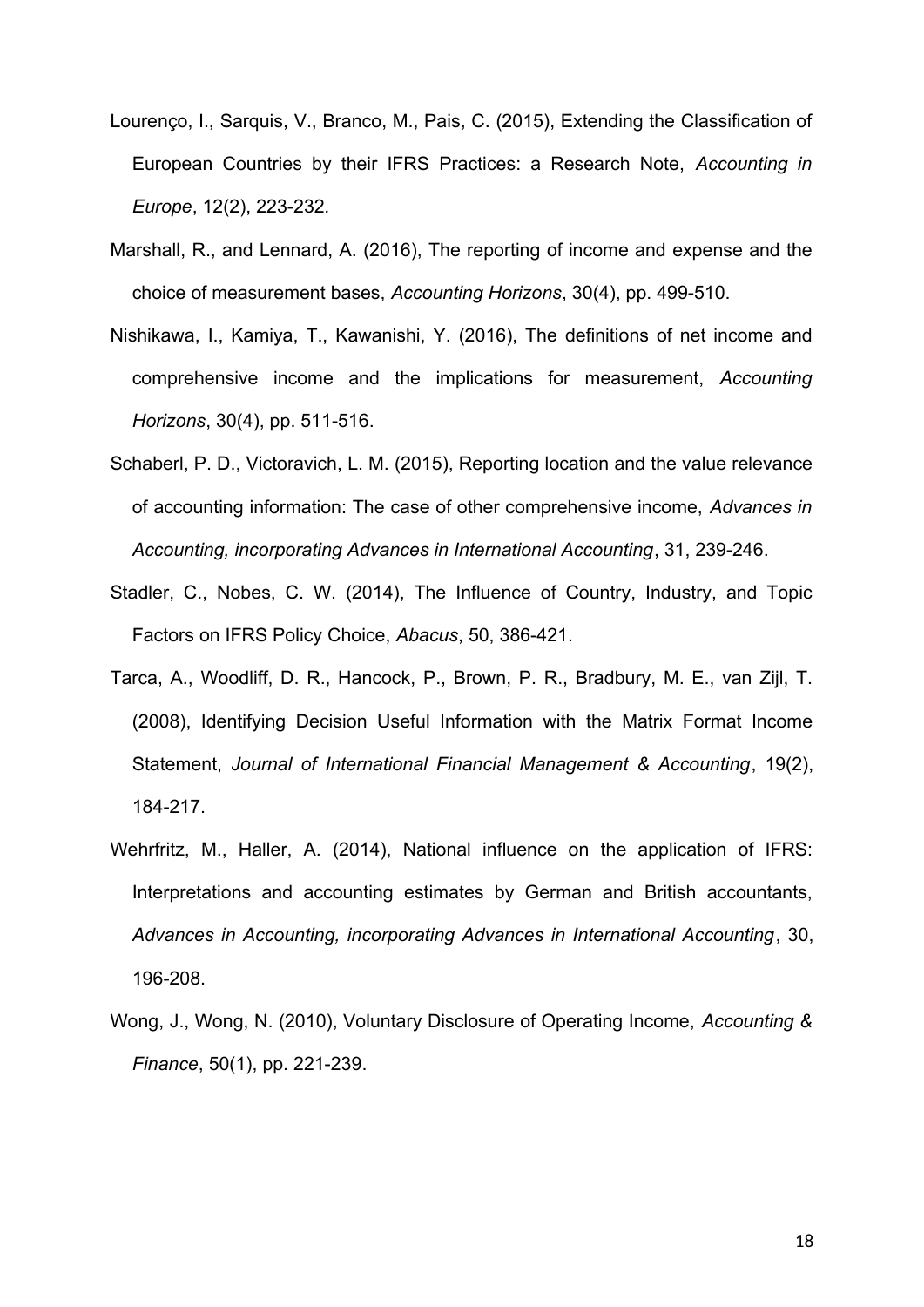| <b>Industry</b> | <b>Inside OI</b> |             | <b>Outside OI</b> |      | All firms      |
|-----------------|------------------|-------------|-------------------|------|----------------|
|                 | N                | $\%$        | N                 | $\%$ | N              |
| Austria         | $\overline{4}$   | 50          | 4                 | 50   | 8              |
| Belgium         | $\overline{4}$   | 50          | $\overline{4}$    | 50   | 8              |
| Croatia         | 0                | $\pmb{0}$   | $\overline{2}$    | 100  | $\overline{c}$ |
| Denmark         | 4                | 50          | 4                 | 50   | 8              |
| Finland         | 4                | 67          | $\overline{c}$    | 33   | 6              |
| France          | $\overline{7}$   | 18          | 32                | 82   | 39             |
| Germany         | 5                | 29          | 12                | 71   | 17             |
| Greece          | 0                | $\mathbf 0$ | 4                 | 100  | 4              |
| Hungary         | 0                | $\mathbf 0$ | $\mathbf{1}$      | 100  | $\mathbf{1}$   |
| Italy           | 6                | 40          | 9                 | 60   | 15             |
| Ireland         | $\overline{2}$   | 50          | $\overline{2}$    | 50   | $\overline{4}$ |
| Luxemburg       | $\mathbf{1}$     | 20          | 4                 | 80   | 5              |
| Netherlands     | 1                | 14          | 6                 | 86   | $\overline{7}$ |
| Norway          | 13               | 62          | 8                 | 38   | 21             |
| Poland          | 1                | 17          | 5                 | 83   | 6              |
| Portugal        | 0                | $\pmb{0}$   | 3                 | 100  | 3              |
| Spain           | $\mathbf{1}$     | 8           | 11                | 92   | 12             |
| Sweden          | $\overline{7}$   | 78          | $\overline{c}$    | 22   | 9              |
| Switzerland     | $\overline{c}$   | 29          | 5                 | 71   | $\overline{7}$ |
| UK              | 31               | 52          | 29                | 48   | 60             |
| <b>Total</b>    | 93               | 38          | 149               | 62   | 242            |

# **Table 1 - Sample distribution by country**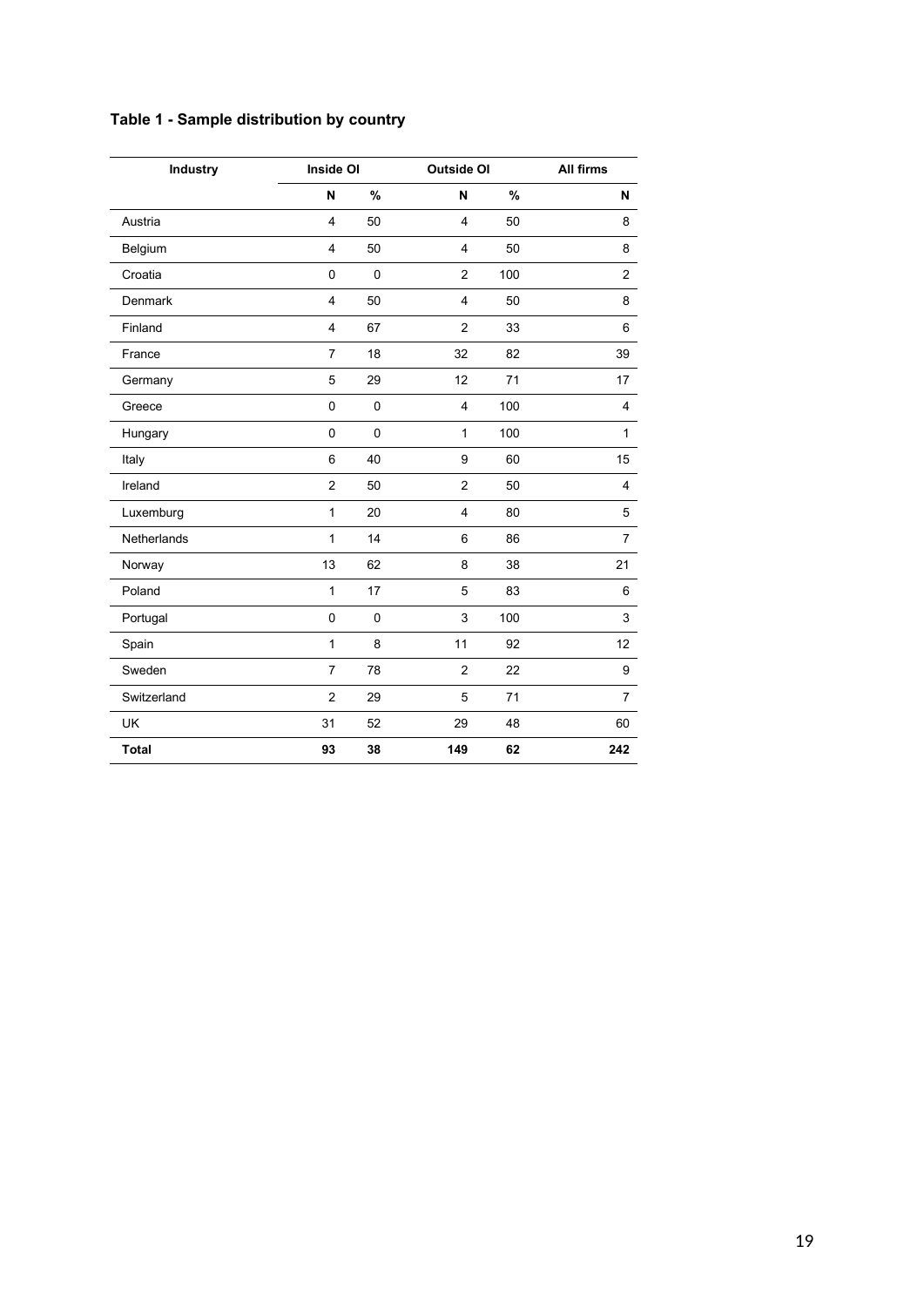#### **Table 2 – Descriptive statistics**

| Variables (mean values) | Inside OI | <b>Outside OI</b> | All firms  |
|-------------------------|-----------|-------------------|------------|
| EFFECT_TA               | 0.165     | 0.165             | 0.165      |
| EFFECT_ROA              | 0.004     | 0.008             | 0.006      |
| NEG_EM                  | 0.140     | 0.280             | $0.230***$ |
| <b>SIZE</b>             | 14.077    | 13.815            | 13.916     |
| <b>ROA</b>              | 0.048     | 0.045             | 0.046      |
| LEV                     | 0.520     | 0.473             | 0.491      |
| <b>EQUITY</b>           | 0.076     | 1.579             | 1.001      |
| CF                      | 0.034     | 0.048             | 0.043      |
| MB                      | 2.163     | 1.861             | 1.977      |
| <b>GROWTH</b>           | 0.223     | 0.015             | $0.077***$ |
| ADR                     | 0.120     | 0.170             | 0.150      |
| <b>OWN</b>              | 0.409     | 0.448             | 0.433      |
| NON-BIG4                | 0.100     | 0.210             | $0.170***$ |
| N observations          | 93        | 149               | 242        |

*ANGLO* is a binary variable that assumes 1 if the firm is from an Anglo-Saxon country (Ireland or UK), and 0 otherwise. *NORDIC* is a binary variable that assumes 1 if the firm is from a Nordic country (Denmark, Finland, Norway or Sweden), and 0 otherwise. *EFFECT\_A* is the weight of the investments in associates and joint ventures accounted for using the equity method on the total assets. *EFFECT\_ROA* is the weight of the share of the profit or loss of associates and joint ventures accounted for using the equity method on the total assets. *NEG\_EM* is a binary variable that assumes 1 if the amount of the share of the profit of loss of associates and joint ventures accounted for using the equity method is negative, and 0 otherwise. *SIZE* is the natural logarithm of total assets. *ROA* is the operating income divided by total assets. *LEV* is total liabilities divided by total assets. *CF* is the operating cash flow divided by total assets. *EQUITY* is the annual change in common equity*. MB* is the market capitalization divided by the shareholder's equity. *GROWTH* is the annual change in revenue. *ADR* is a binary variable that assumes 1 if the firm is cross-listed in the US, and 0 otherwise. *OWN* is the percentage of insider ownership. *NON\_BIG4* is a binary variable that assumes 1 if the firm is not audited by a BIG4 audit firm, and 0 otherwise.

\*\*\* indicates there are statistically significant differences in the mean values between the two subsamples of firms at the 0.01 level.